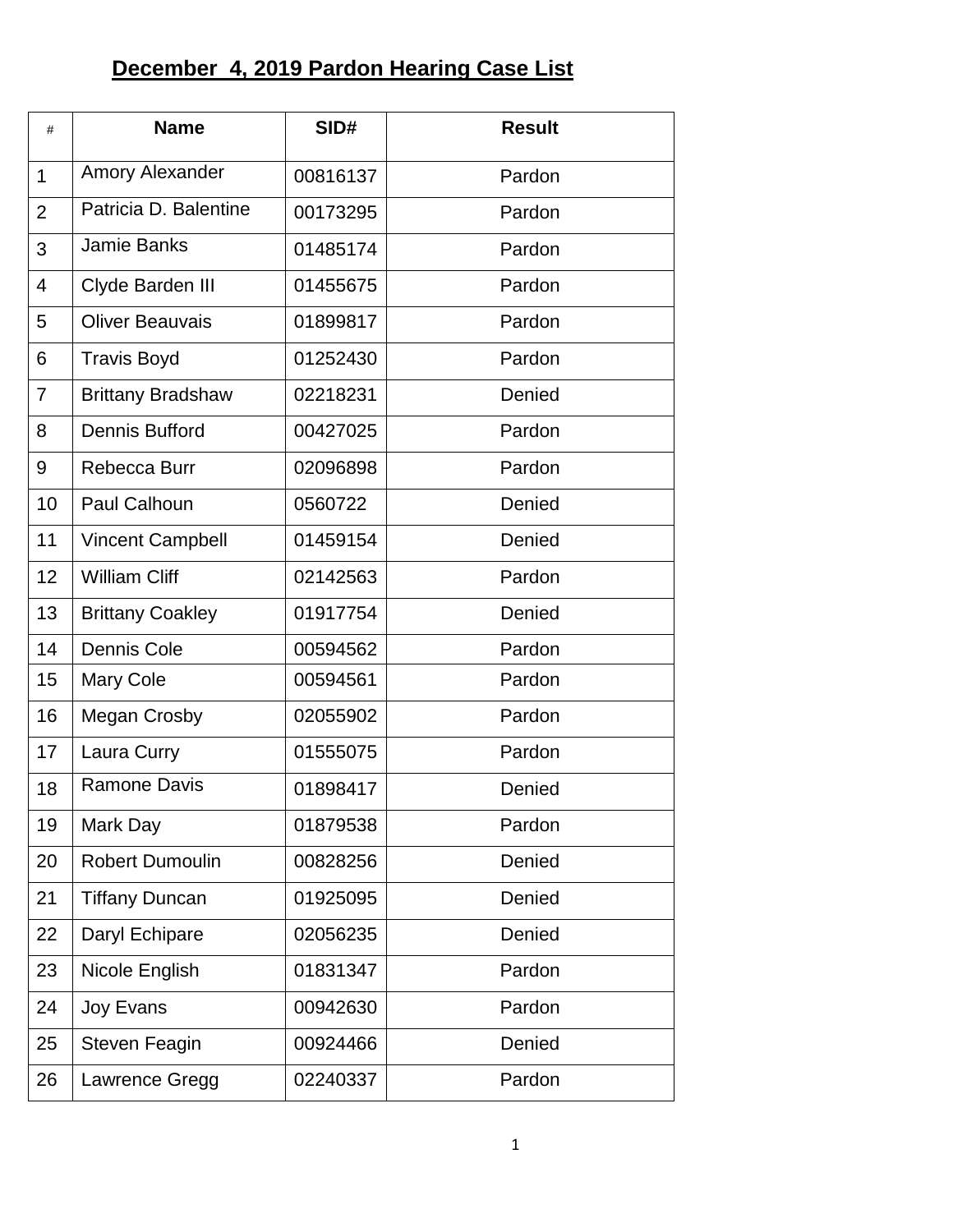## **December 4, 2019 Pardon Hearing Case List**

| 27 | James Gwinn, Sr.         | 00172771 | Pardon |
|----|--------------------------|----------|--------|
| 28 | <b>Clarence Hamilton</b> | 00375796 | Pardon |
| 29 | Lakeysha Henry           | 01999740 | Pardon |
| 30 | Jackie Herndon           | 00249395 | Pardon |
| 31 | Robert G. Jamison II     | 00679097 | Denied |
| 32 | <b>Adrian Jeter</b>      | 01512981 | Pardon |
| 33 | Reggie Jones             | 01141276 | Denied |
| 34 | Donald Kingcade          | 00792760 | Pardon |
| 35 | <b>Trellis Knotts</b>    | 00326897 | Pardon |
| 36 | Rosa Long                | 01319329 | Pardon |
| 37 | <b>Donald Martin</b>     | 00123048 | Pardon |
| 38 | <b>Anthony Matthews</b>  | 01954113 | Pardon |
| 39 | Jason McLeod             | 01617627 | Pardon |
| 40 | Anthony McMahan          | 00711521 | Pardon |
| 41 | Oscar Portillo Mejia     | 01375248 | Pardon |
| 42 | <b>Wilbur Melton</b>     | 00049786 | Pardon |
| 43 | <b>James Nero</b>        | 01354873 | Pardon |
| 44 | Larry Paige              | 00055488 | Denied |
| 45 | <b>Kimberly Pearson</b>  | 00813298 | Pardon |
| 46 | Shaneika Reed            | 01280390 | Pardon |
| 47 | Shaquana Rouse           | 01794586 | Denied |
| 48 | <b>Mark Ruotolo</b>      | 00520216 | Pardon |
| 49 | David Sage, Jr.          | 01895900 | Denied |
| 50 | <b>Daniel Simmons</b>    | 00827744 | Pardon |
| 51 | Kevin Singletary         | 00835732 | Pardon |
| 52 | Marcella Singleton       | 00556477 | Pardon |
| 53 | <b>Darrell Stutts</b>    | 00890076 | Pardon |
|    |                          |          |        |